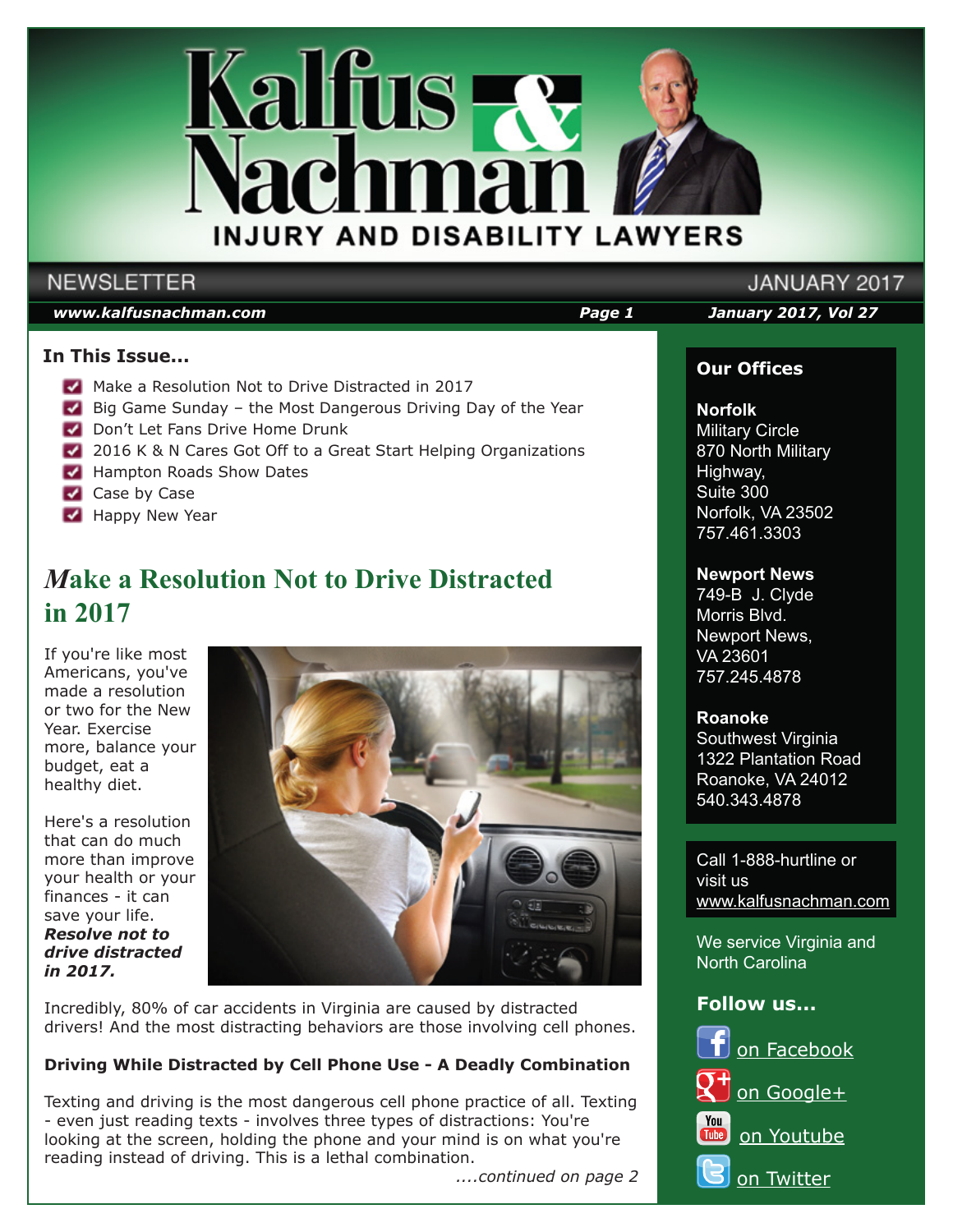## *....continued from page 1 M***ake a Resolution Not to Drive Distracted in 2017**

Your chance of being in an auto accident increases *23 times* when texting and driving - or even just glancing at Facebook! (DriveSmartVa.org) Of course, Facebook isn't the only problem. Any other internet application is just as distracting while driving: Twitter, Snapchat, Instagram.

Live streaming apps like Facebook Live, Periscope, Broadcast Me and nanoStream add another dangerous dimension to distracted driving when users broadcast live directly from their cell phone. It's impossible to focus on driving while keeping up a constant stream of chatter and looking into the phone.

#### **Resolve Not To Drive Distracted in 2017**

Make 2017 the year that you eliminate as many driving distractions by following these easy tips:

- Always obey local laws for cell phone use while driving. In Virginia and North Carolina, texting while driving is never allowed and is considered a primary offense, which means that the police can pull over the driver if suspected of texting. Cell phone use for calling or GPS is permitted except for drivers under age 18.
- Put electronic distractions away! Even hands-free cellphones should be used for emergencies only. Never text or check emails while driving. If necessary, keep your cell phone in the back seat or turn it off.
- Maintain mental focus. Keep your eyes on the road while frequently monitoring side and rear-view mirrors. • Ask your passenger to help with GPS or answering texts or calls for you.
- If you must snack or have a drink, make sure it's not messy or hard to open and have it ready before you start up the car.
- Keep children and pets safely secured. Pull over if you have to tend to your children behind you.

Parents, be good role models for your teen drivers! Act the way you want them to act - they will take notice. You can find more tips on driving without distractions at Distraction.gov along with a pledge that your family can take together.

## *B***ig Game Sunday – the Most Dangerous Driving Day of the Year**

No, it's not New Year's Eve anymore. Statistically, the most dangerous driving day of the year in the U.S. is Big Game Sunday. The reason is excessive partying and drinking.

The National Highway Traffic Safety Administration (NHTSA) reports that on Big Game Sunday 2012, 38% of the fatalities from car crashes were connected to drunk driving. That's *an increase of 26%* over the average weekend figure of 30%.

#### **Don't Let Family and Friends Drive Drunk**

In addition to preparing buffalo wings and nachos, do some personal planning for transportation if you are venturing out to a Big Game party or bar or restaurant:



- Select a designated sober driver in advance. This person should drink *no alcoholic beverages.*
- Look into public transportation and leave the car at home.
- If you run into a problem and can't drive home (or refuse to be a passenger with an intoxicated friend), call a family member, friend or taxi for a ride.
- You can also find a local sober ride by calling AAA at 1-800-AAA-HELP.
- Don't let family or friends drive drunk. *....continued on page 3*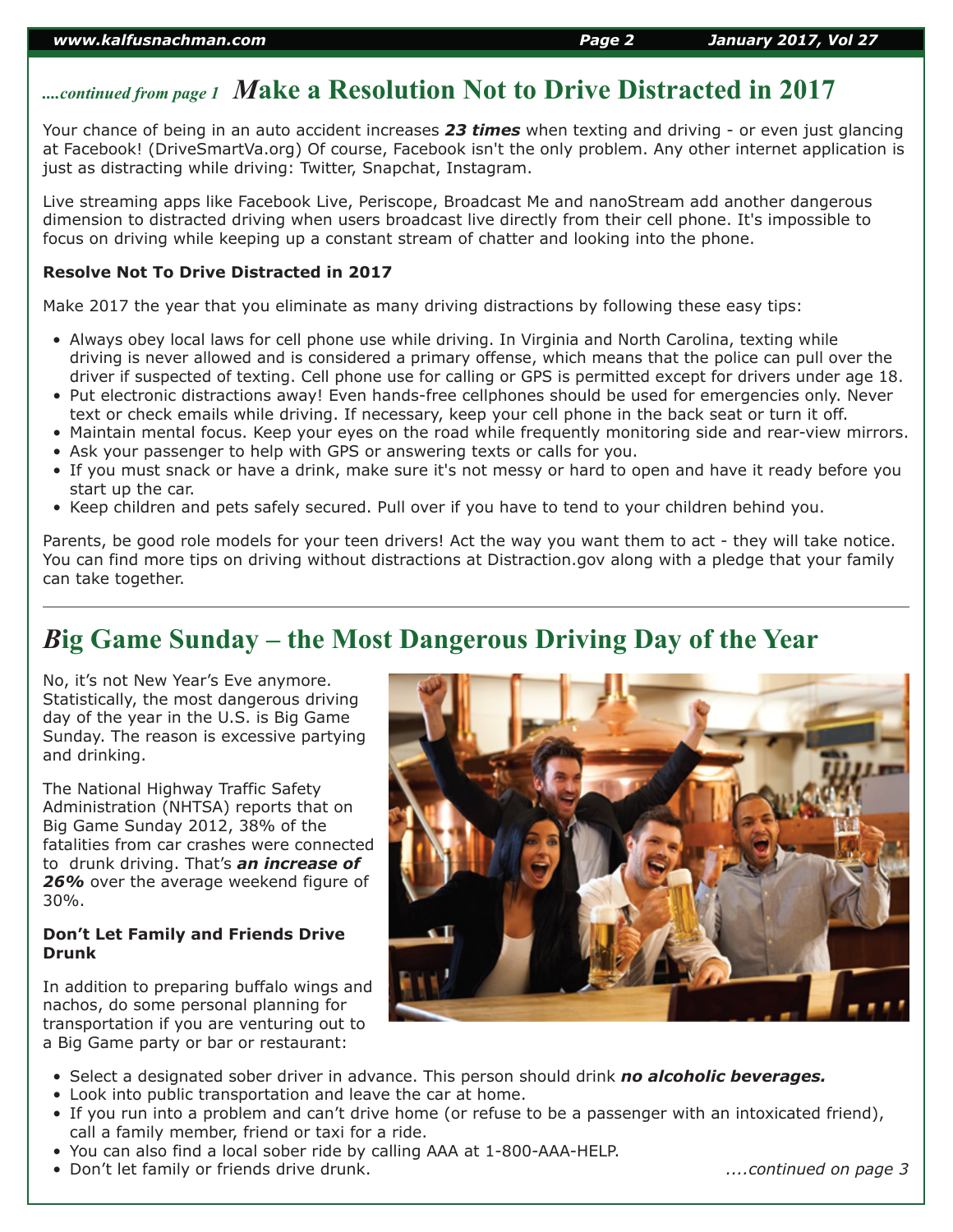# *....continued from page 2 B***ig Game Sunday – the Most Dangerous Driving Day....**

When hosting a Big Game party at your home, remember to:

- Never serve alcohol to guests under age 21.
- Urge your guests to arrange for sober designated drivers in advance.
- Serve plenty of food and non–alcoholic beverages.
- Stop serving alcohol when the fourth quarter of the game begins and put out dessert and coffee.
- Keep information on local taxis and sober ride programs on hand. Do everything you can to prevent an intoxicated partygoer from driving.

Enjoy the game safely and may the best team win!

## *D***on't Let Fans Drive Home Drunk**

The Law Firm of Kalfus & Nachman is kicking off its 3rd annual Safe Ride Home Program. The program offers **FREE** rides from any restaurant or bar to home for the "Big Game" from kick off to midnight to help fans celebrate safely. Just call Norfolk Black and White Cab at 757-855-4444 and say **"Kalfus & Nachman"** and they will pick you up at any bar or restaurant in any city in the Hampton Roads area and drop you off in any city in the Hampton Roads area to assure you get you home safely.

The following rules apply. Must be 21 or older to participate, rides from kick off to midnight only on 2/5/2017, must be "Norfolk Black and White" Cab Service. Rides cannot be guaranteed, however every attempt will be made to accommodate all requests go to www.kalfusnachman.com for more details or call 757-461-4900.



## *2***016 K & N Cares Got Off to a Great Start Helping Organizations**

In 2016, the Kalfus & Nachman Team continued its commitment to the community. We provided financial support to a host of Virginia and North Carolina non-profit organizations, such as:

- Making Strides Against Breast Cancer on the Peninsula
- EdMarc Hospice
- The Union Mission Ministries
- The FoodBank for Southeast Virginia
- MADD of Hampton Roads
- Heritage Humane Society
- Friends of Norfolk Adoption & Animal Care **Center**

One of the unique and turnkey ways the firm participated in assisting the community was utilizing our Facebook page to help local causes. The K&N Care program, each month featured a charity on our Facebook page, and for every "Like" we received from our fans, we made a donation to the featured cause or charity.



Are you interested in your cause being spotlighted for a month? Contact our Marketing Director at mlm@knlegal.com